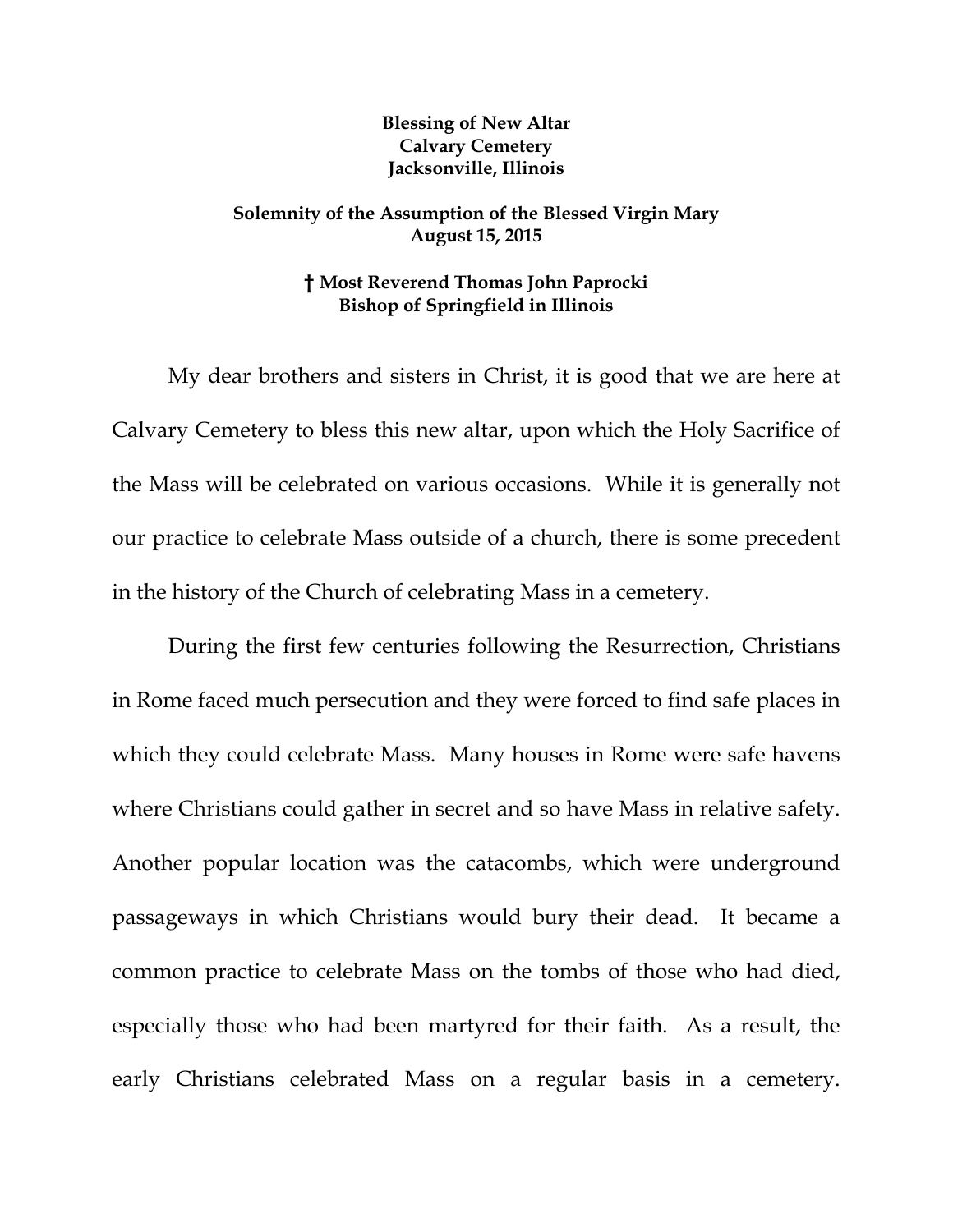Although the circumstances are quite different than they were nearly twothousand years ago, we do share something in common with those early Christians as we gather among our beloved dead in this cemetery today to celebrate Mass.

 Part of the significance of celebrating Mass where the dead are buried is to highlight the concept of the Communion of Saints, which is at the heart of our faith as Catholics. This teaching reminds us that death does not separate us from one another. St. Paul witnesses to this faith in his Letter to the Romans, when he tells them that nothing, including death, "will be able to separate us from the love of God in Christ Jesus our Lord" (Romans 8:39). Through the gift of God's grace, we are united with our brothers and sisters who make up the Body of Christ, both here on earth, and beyond in Purgatory and Heaven.

 The breaking of this barrier between life and death was made possible by the death of Christ on the Cross. Each time we celebrate the Mass, we enter into that saving event and are connected in a special way with the living and the dead. Our participation in Mass here on earth unites us to the eternal liturgy in Heaven where the saints and angels look upon the face of God and offer Him endless praise.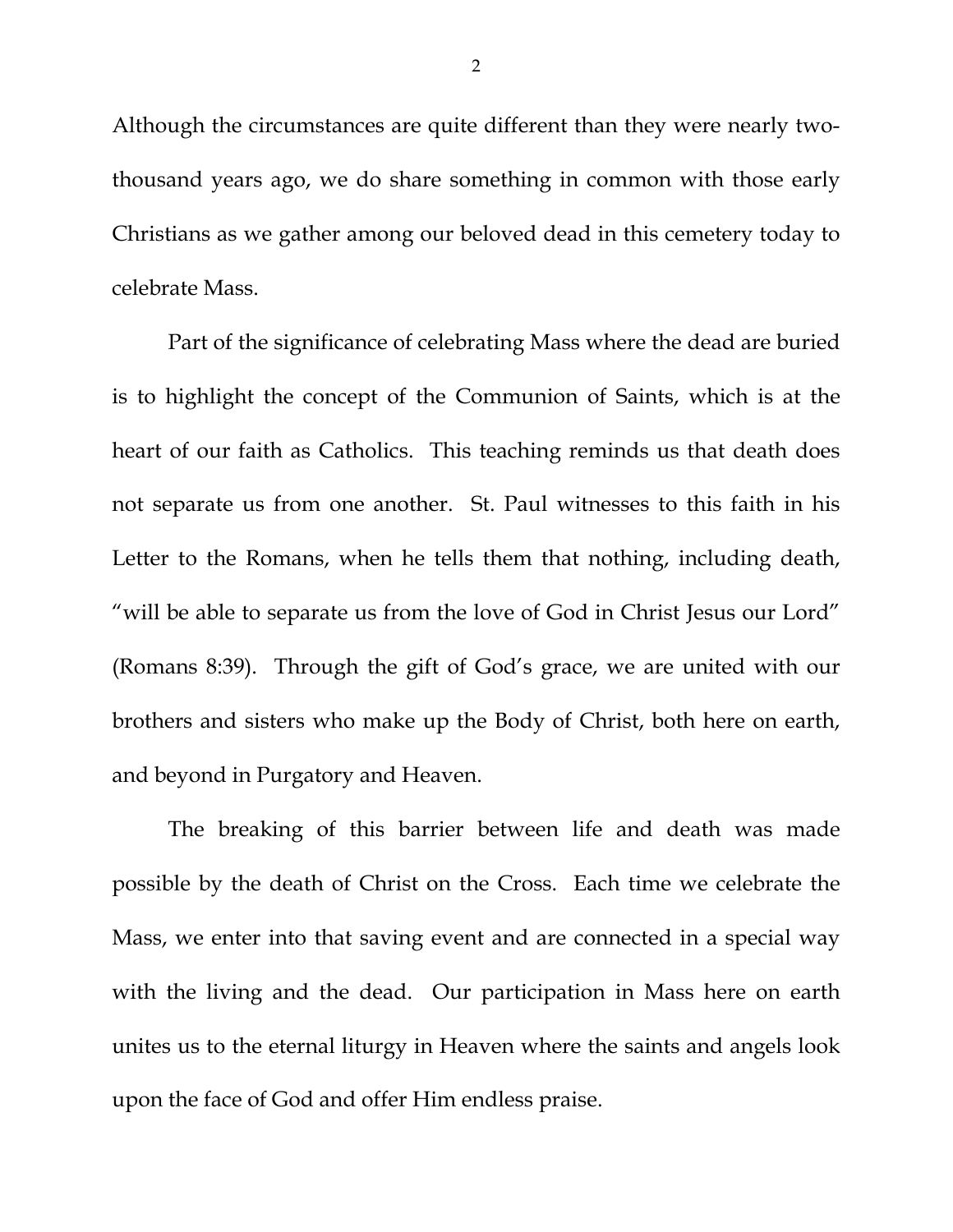The grace of each Mass celebrated here on earth is also the most powerful means of assisting those who await their entrance into that glorious celebration in Heaven. The greatest act of charity that we can offer for our beloved dead is to have them remembered at the Mass, through which they receive the effects of Christ's sacrifice which has destroyed death for all eternity.

 At the center of the celebration of the Mass is the altar. It is here where we enter into that saving action of Christ. In a very real sense, it is the altar here on earth that unites us to the altar in Heaven. The altar is a visible sign of our communion with the entire Body of Christ. It is therefore important that we treat the altar with the greatest amount of respect and reverence, as we are doing today as we prepare to bless this altar.

 Even when Mass is not being celebrated at this altar, its presence here should serve to strengthen your faith in the very real connection that exists with those who have gone before us marked with the sign of faith. It is one thing to visit the individual graves of our loved ones, but such visits can leave us focusing mostly on our memories of the past. The altar reminds us of the present communion that we share with our loved ones and the

3